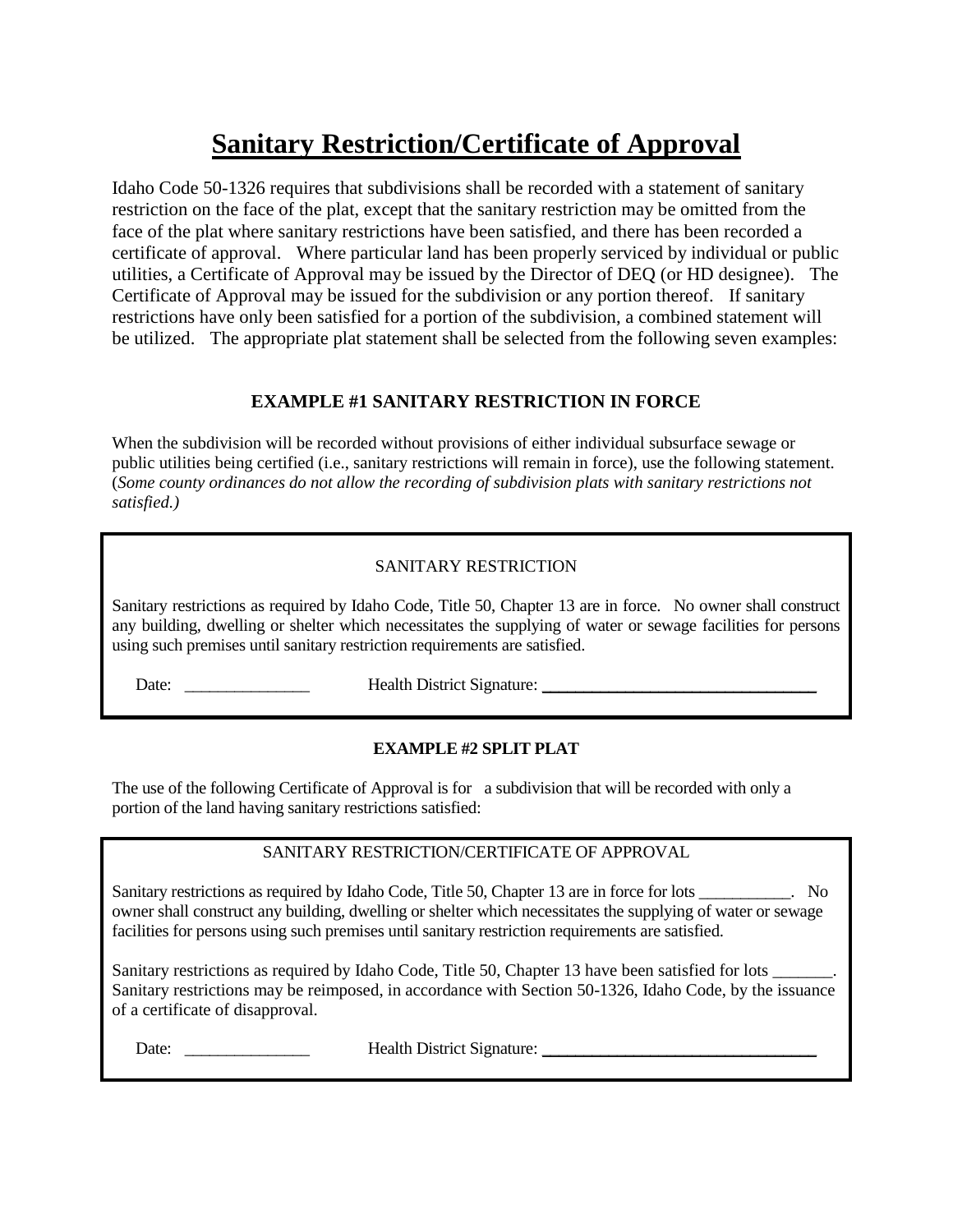#### **EXAMPLE #3 CERTIFICATE OF APPROVAL**

(Individual wells and subsurface sewage)

The use of the following Certificate of Approval is for subdivisions with approved individual wells and subsurface sewage disposal systems. This is to be used by the HDs to lift sanitary restrictions after all requirements are met for each lot and every lot shown on the final plat:

## CERTIFICATE OF APPROVAL

Sanitary restrictions as required by Idaho Code, Title 50, Chapter 13 have been satisfied. Sanitary restrictions may be reimposed, in accordance with Section 50-1326, Idaho Code, by the issuance of a certificate of disapproval.

Date: \_\_\_\_\_\_\_\_\_\_\_\_\_\_\_ Health District Signature: \_\_\_\_\_\_\_\_\_\_\_\_\_\_\_\_\_\_\_\_\_\_\_\_\_\_\_\_\_\_\_\_\_

# **EXAMPLE #4 CERTIFICATE OF APPROVAL**

(DEQ review/no utilities installed)

The use of the following Certificate of Approval is for subdivisions with community water or sewer systems (or both). This certificate is to be utilized when DEQ has reviewed and approved the plans and specifications but the utilities are not installed at the time the plat is recorded:

# CERTIFICATE OF APPROVAL

Sanitary restrictions as required by Idaho Code, Title 50, Chapter 13 have been satisfied based on the Department of Environmental Quality (DEQ) approval of the design plans and specifications and the conditions imposed on the developer for continued satisfaction of the sanitary restrictions. Buyer is cautioned that at the time of this approval, no drinking water or sewer/septic facilities were constructed. Building construction can be allowed with appropriate building permits if drinking water or sewer facilities have since been constructed or if the developer is simultaneously constructing those facilities. If the developer fails to construct facilities or meet the other conditions of DEQ, then sanitary restrictions may be reimposed, in accordance with Section 50-1326, Idaho Code, by the issuance of a certificate of disapproval, and no construction of any building or shelter requiring drinking water or sewer/septic facilities shall be allowed.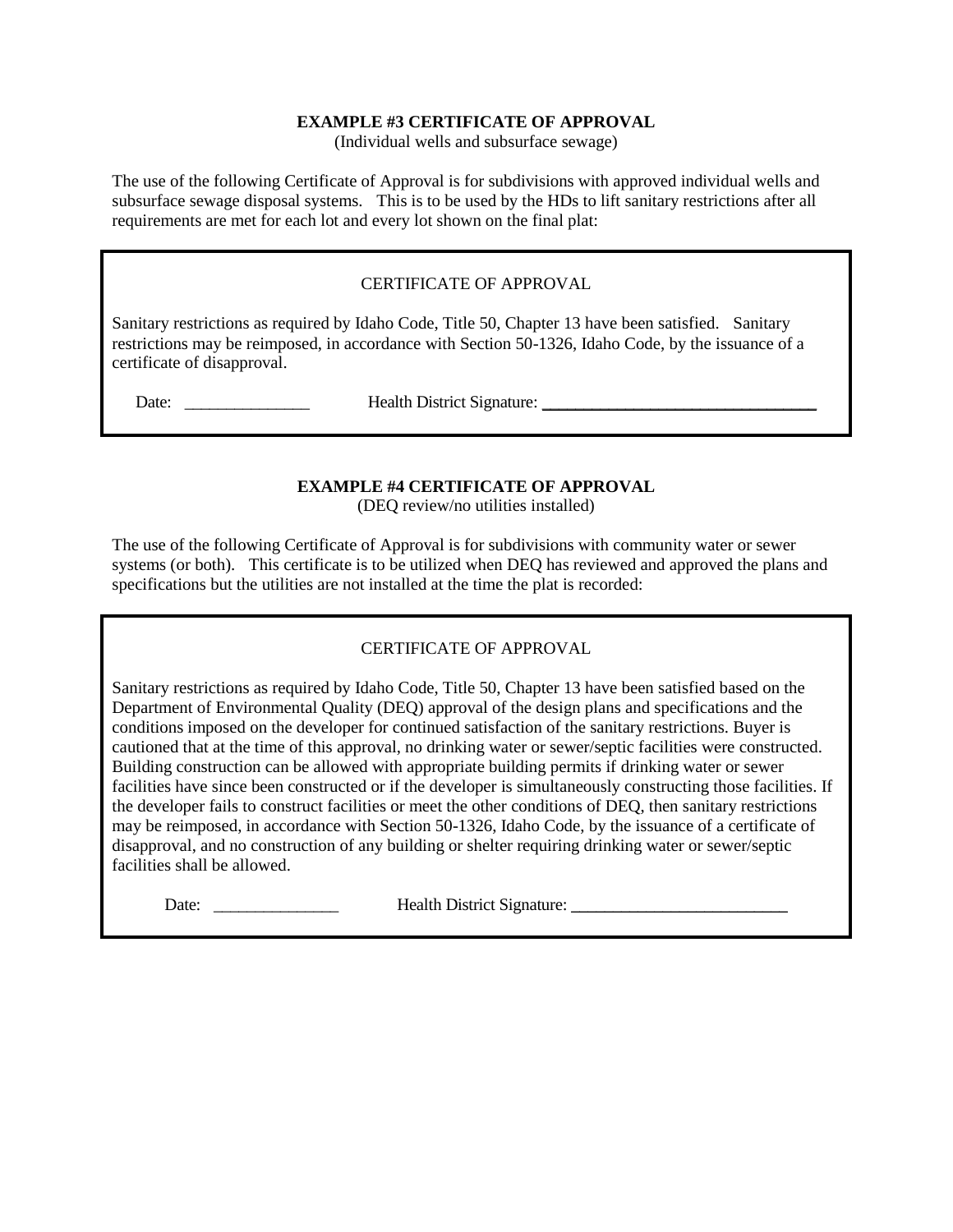#### **EXAMPLE #5 CERTIFICATE OF APPROVAL** (QLPE review/no utilities installed)

Use the following Certificate of Approval when releasing sanitary restrictions where the Qualified Licensed Professional Engineer (QLPE) reviews and certifies the proposed sanitary sewer extensions are without lift pumps, and the water main extensions are without booster pumps, and storm drain lines with only extensions and the utilities are not installed at the time the plat is recorded:

# CERTIFICATE OF APPROVAL

Sanitary restrictions as required by Idaho Code, Title 50, Chapter 13 have been satisfied based on a review by a Qualified Licensed Professional Engineer (QLPE) representing (*insert name of the qualified review entity*) and the QLPE approval of the design plans and specifications and the conditions imposed on the developer for continued satisfaction of the sanitary restrictions. Buyer is cautioned that at the time of this approval, no drinking water extensions or sewer extensions were constructed. Building construction can be allowed with appropriate building permits if drinking water extensions or sewer extensions have since been constructed or if the developer is simultaneously constructing those facilities. If the developer fails to construct facilities, then sanitary restrictions may be re-imposed, in accordance with Section 50-1326, Idaho Code, by the issuance of a certificate of disapproval, and no construction of any building or shelter requiring drinking water or sewer/septic facilities shall be allowed.

Date: \_\_\_\_\_\_\_\_\_\_\_\_\_\_\_ Health District Signature: \_\_\_\_\_\_\_\_\_\_\_\_\_\_\_\_\_\_\_\_\_\_\_\_\_\_\_\_\_\_\_\_\_

# EXAMPLE #6 CERTIFICATE OF APPROVAL

(DEQ review/utilities installed)

The use of the following Certificate of Approval is for subdivisions with community water or sewer systems (or both). This certificate is to be utilized when DEQ has reviewed and approved the plans and specifications the utilities have been installed prior to the plat being recorded:

# CERTIFICATE OF APPROVAL

Sanitary restrictions as required by Idaho Code, Title 50, Chapter 13 have been satisfied based on Department of Environmental Quality review and approval for the design plans and specifications and the conditions imposed on the developer for continued satisfaction of sanitary restrictions. Water and sewer line have been completed and services certified as available. Sanitary restrictions may be reimposed, in accordance with Section 50-1326, Idaho Code, by the issuance of a certificate of disapproval.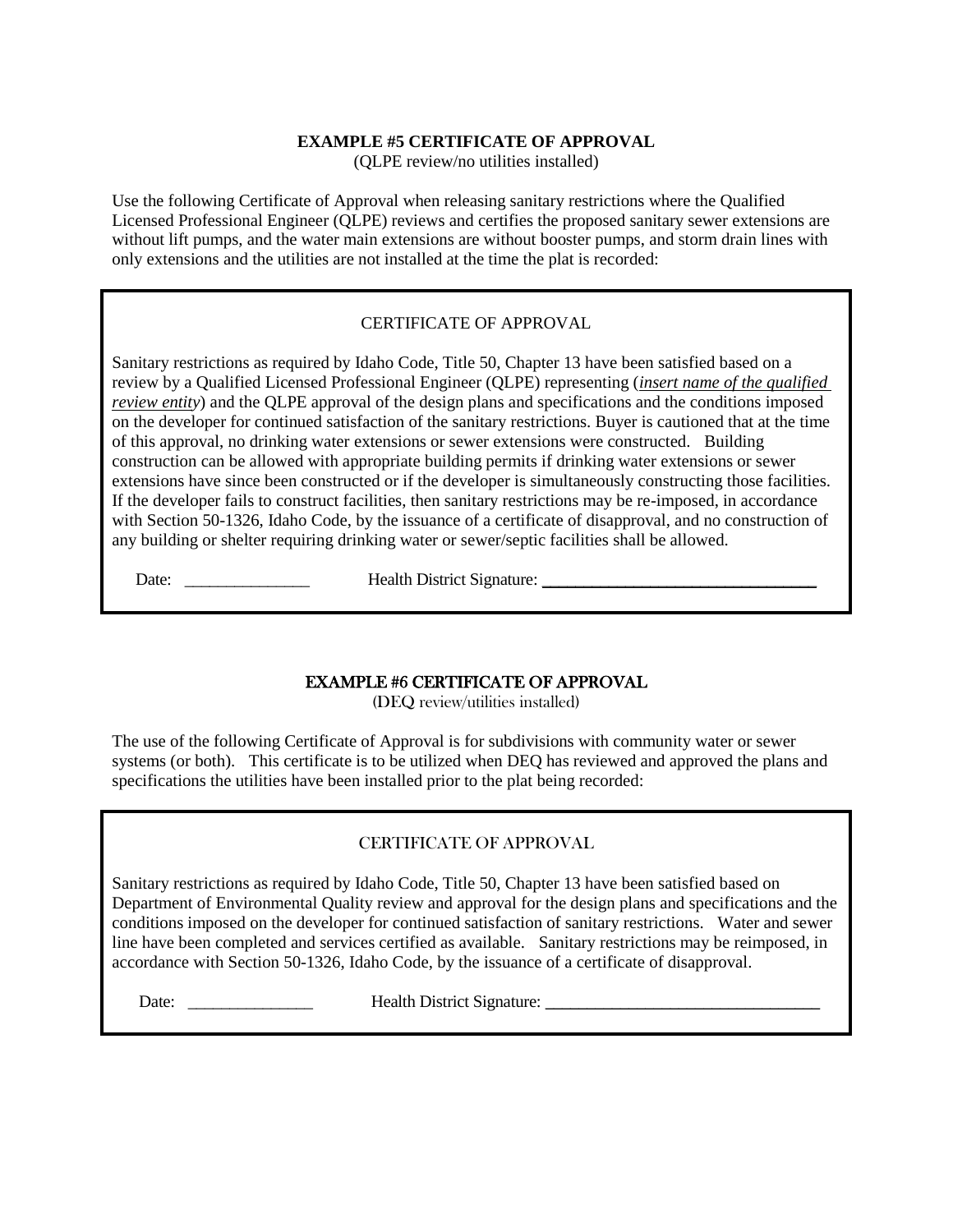## **EXAMPLE #7 CERTIFICATE OF APPROVAL**

(QLPE review/utilities installed)

Use the following Certificate of Approval when releasing sanitary restrictions where the Qualified Licensed Professional Engineer (QLPE) reviews and certifies the sanitary sewer extensions are without lift pumps, and the water main extensions are without booster pumps and the utilities have been installed prior to the plat being recorded.

## CERTIFICATE OF APPROVAL

Sanitary restrictions as required by Idaho Code, Title 50, Chapter 13 have been satisfied based on a review by a Qualified Licensed Professional Engineer (QLPE) representing (*insert name of the qualified review entity*) and the QLPE approval of the design plans and specifications and the conditions imposed on the developer for continued satisfaction of the sanitary restrictions. Water and sewer line have been completed and services certified as available. Sanitary restrictions may be reimposed, in accordance with Section 50-1326, Idaho Code, by the issuance of a certificate of disapproval.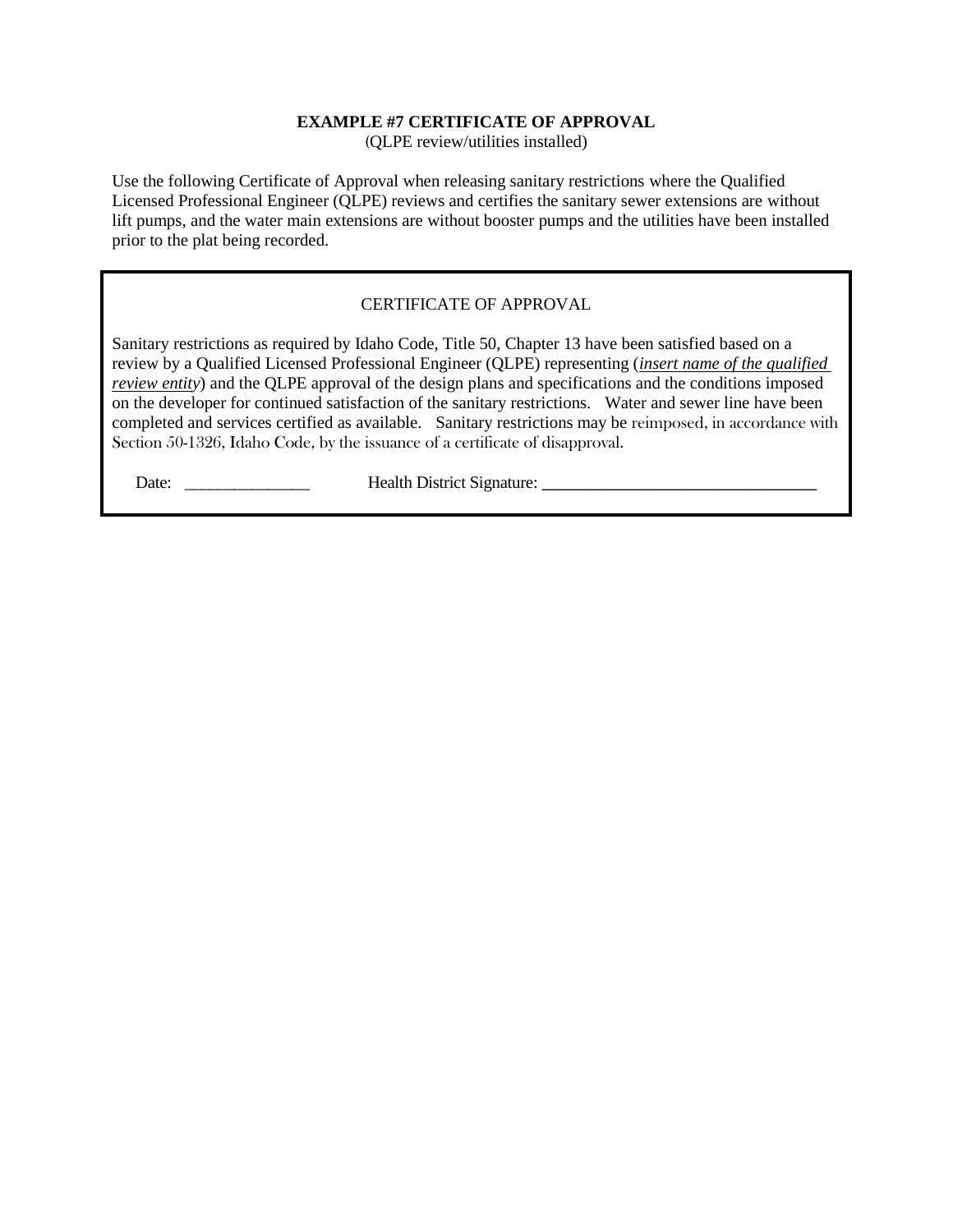#### **EXAMPLE #8 CERTIFICATE OF APPROVAL**

(Shared well and subsurface sewage)

The use of the following Certificate of Approval is for subdivisions with a shared well water system that is anticipated to serve from 2 to 9 lots and less than 25 people. A shared well water system under these conditions is not a public water supply governed by the Idaho Rules for Public Drinking Water Systems (IDAPA 58.01.08), but is a water system subject to a sanitary restriction under Idaho Code §50-1326. The development will be served by subsurface sewage disposal systems.

In addition, a certification of water supply must be included. The Shared Well Water System Checklist found in 3.5.3 shall have been completed by the developer.

## CERTIFICATE OF APPROVAL

Sanitary restrictions as required by Idaho Code, Title 50, Chapter 13 have been satisfied based on Health District approval of the lots for subsurface sewage disposal, approval of the shared well water system and the conditions imposed on the developer for continued satisfaction of the sanitary restrictions. Buyer is cautioned that the shared well water system is approved based upon compliance with minimum construction, siting and capacity guidelines and requirements. Because the water system is not a public water supply regulated by the Idaho Rules for Public Drinking Water Systems (IDAPA 58.01.08), neither the Department of Environmental Quality nor the Health District has reviewed the shared well water system for compliance with the requirements for such public water supplies, including without limitation the applicable capacity, quality, construction and other engineering standards. Buyer is further cautioned that through growth, the new shared well water system may become regulated in the future under the Idaho Rules for Public Drinking Water Systems as a community water system. Building construction can be allowed with appropriate building permits if the shared well water system has been constructed or if the developer is simultaneously constructing those facilities. If the developer fails to construct facilities or meet the other conditions necessary to satisfy sanitary restrictions, then sanitary restrictions may be reimposed, in accordance with Section 50-1326, Idaho Code, by the issuance of a certificate of disapproval, and no construction of any building or shelter requiring drinking water or septic facilities shall be allowed.